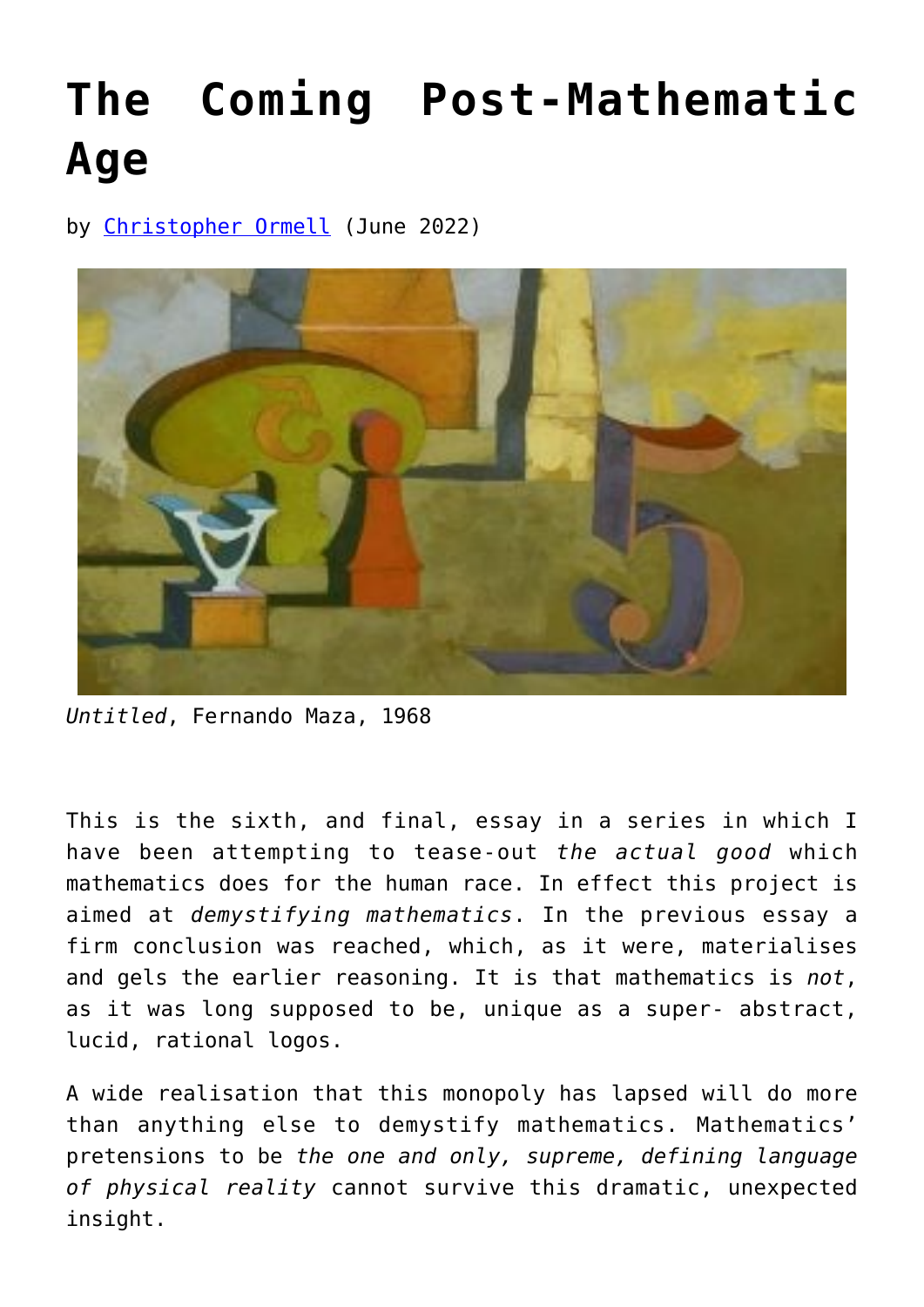Yes, mathematics can boast that it is the long-established, venerable discipline which has been used successfully to explore quite a lot of deterministic phenomena. It was confidently thought until recently that this discipline was the only possible abstract logos, that it enjoyed an exceptionally splendid isolation, and was immune from any kind of competition. But now a serious complementary discipline has been identified, which exhibits some of the same qualities as mathematics. Where it differs profoundly is in its purpose: the role of the new abstract language (Actimatics) is to explore the logic and the possibilities of *transient existence*. In some ways this is a landmark event, like the discovery of anti-matter (the positron) by Carl Anderson at CIT in 1932. In the anti-matter case, the new particle had been predicted by Paul Dirac and others. But there has been no comparable intimation that a new quasi-mathematic discipline was about to appear. It was not only *not* expected, it was not considered to be even the remotest possibility.

The new abstract language can equally well be described as 'anti-mathematics.' It grows using a neutral building block, as mathematics does, and its objects are brought into existence by reification, in a similar way to mathematics. But the new building block—long series of jumping-random tallies—is full of in-depth complexity, energy, and diversity; very much the opposite of the plain, simple tally which actually—though the gurus of maths hate to admit this—underlies mathematics. (The gurus of the subject have been peculiarly fond of denying the obvious … ever since the sixth century BCE, when they amazingly claimed *that God had made a mistake when he created the universe*!) The new logos is at present in its earliest infancy, but its inherent capacity to grow and illuminate hidden secrets of the physical world is plain to see.

How long will it take for a wide realisation of this conceptual earthquake to become established? We don't know.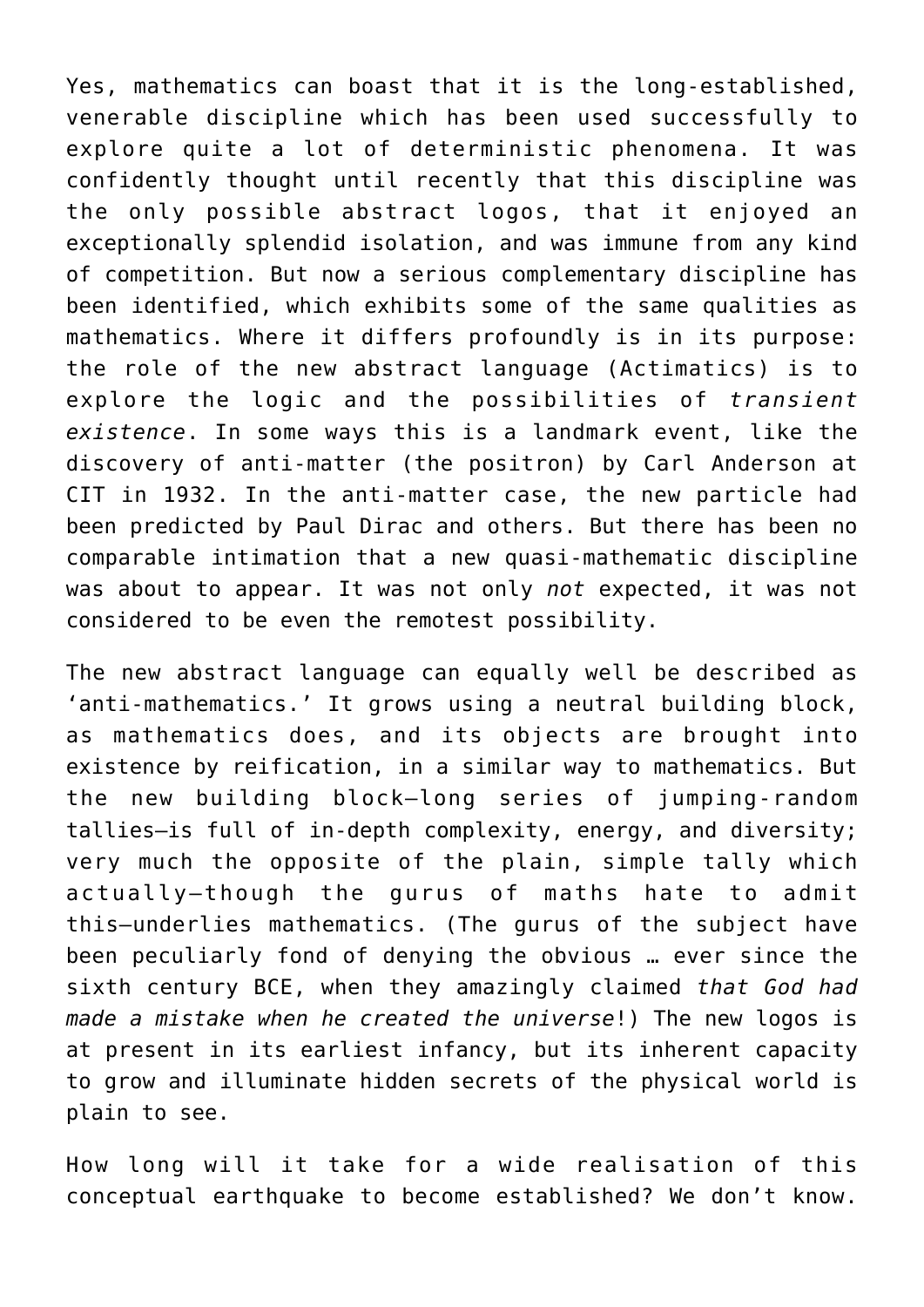The significance of a similar shock (Copernicus's discovery that the Earth was not at the centre of the universe, published on his deathbed in 1543) took a while to sink in.

Some dyed-in-the-wool critics may try to impede this line of thinking, but they are unlikely to succeed, because one can't un-discover a credible new construction. Credible new constructions are in short supply, and most people are aware that we need them urgently to think ourselves out of the existential crisis we find ourselves in.

What does the earthquake mean? How likely is it to change our current, pessimistic, contradictory, somewhat embattled attitude to the physical world?

Well, properly understood, it turns our attitude to the physical world upside down. Instead of treating the physical world at arm's length, it it enables us to conceptualise the cosmos as a system within which we are deeply involved—as human beings. We are not a sideline or a 'cosmic accident', but at the heart of the architecture of physical reality. Realistic people have known for a long time that mathematics is a constructed science, and that its 'objects' are really *objects of attention*. But it is another matter to recognise that abstract objects well suited to mimicking material particles can also be brought into existence as objects of attention. This is something both unexpected and 'anthropic': it carries the message that we, human beings, are effectively essential, central agents. Today's orthodox science is supposed to be unexceptionably "cool," "rational," and "objective." But closer inspection reveals that it is full of, and hopelessly dependent on, unanalysed (metaphysical) assumptions: for example, that the laws and constants of physics are fixed, immutable and 'given'. Nor is there the remotest chance that today's orthodox physics will ever be able to answer simple questions like *Who, or what agency, enforces the laws of physics?*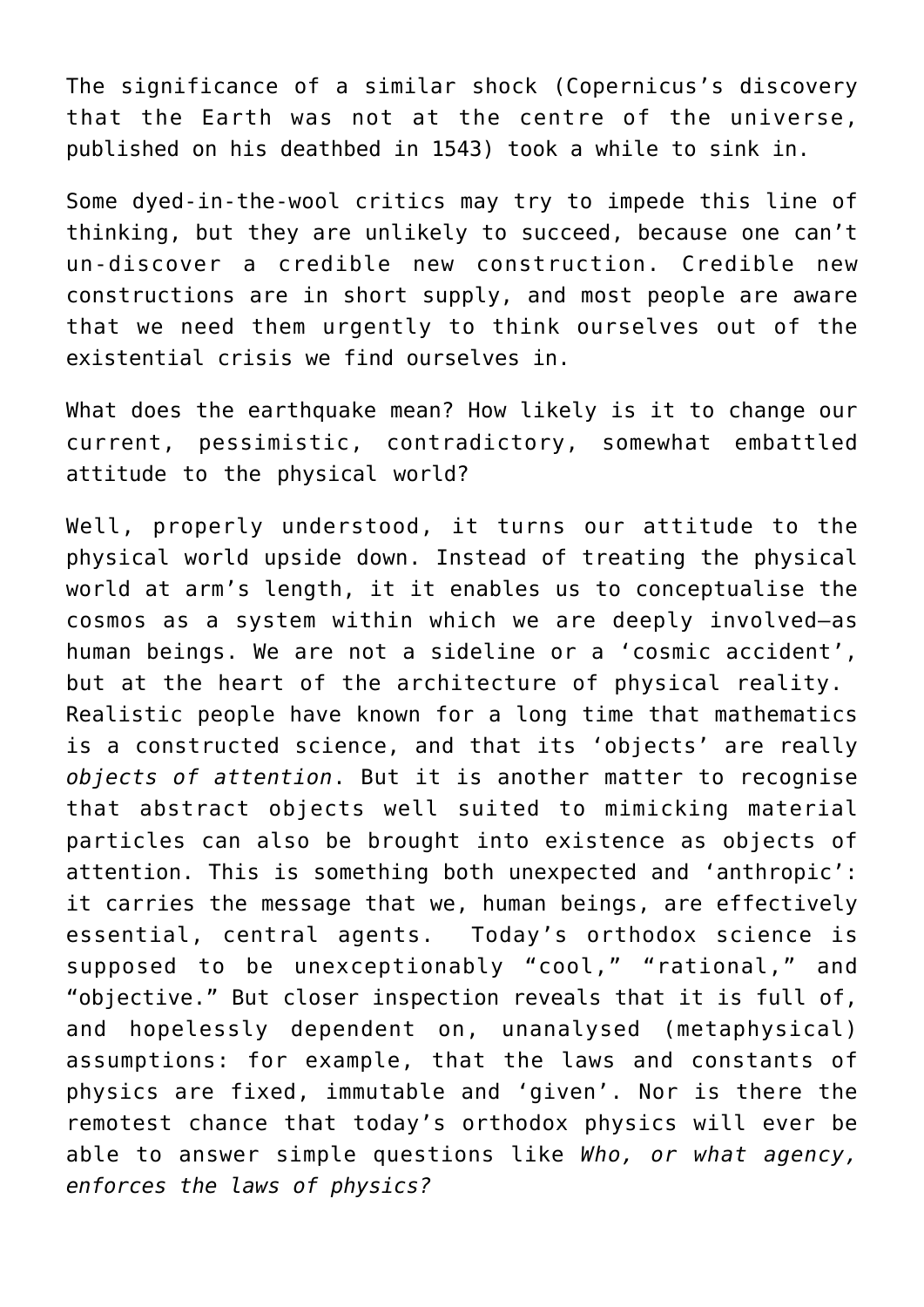So the new logos provides, at last, a fundamental explanation of the essence of material things. This alone is unprecedented—a much needed revolution hardly anyone thought we would ever see.

The Australian astronomer Brandon Carter first enunciated an 'Anthropic' point of view in physics in Krakow in 1973 … at a Symposium dedicated to the  $500<sup>th</sup>$  anniversary of the birth of Copernicus. The Symposium was supposed to be a celebration of the change-over in 1543 from an antique, older view of the universe which put humankind at the centre of things, to one which put the Sun in that special place. But Carter pointed out in Krakow that the physical universe had given rise, through a long process of evolution, to human beings; and that therefore in some way it must have been *fitted* to do this. The Earth was no longer plainly at the geometric centre of things—probably a nonsensical concept anyway—but there was a long physical process which had evidently led to the emergence of human beings … with feelings, thoughts and intelligence. This clearly had to be taken into account. This was significant: it couldn't be talked away.

Carter was pointing out that science cannot take the existence of the human mind for granted. Later the famous American physicist John Wheeler (who lived to the grand old age of 96) insisted on a 'strong Anthropic Principle', which said that theories advanced in physics must be compatible with our existence as human beings. Of course they must. This is as obvious as the basic advice for tree-surgeons. *When you decide to saw off the next branch, make sure that it is not the one on which you are currently sitting!* A physics which postulated a world incompatible with the existence of human beings would be a lame duck indeed. The most important, unexplained objects in any physics laboratory may be confidently identified as creatures within it (the physicists) with brains capable of conceptualising the cosmos. Human brains are the most perplexing, complex, unlikely things in the realm of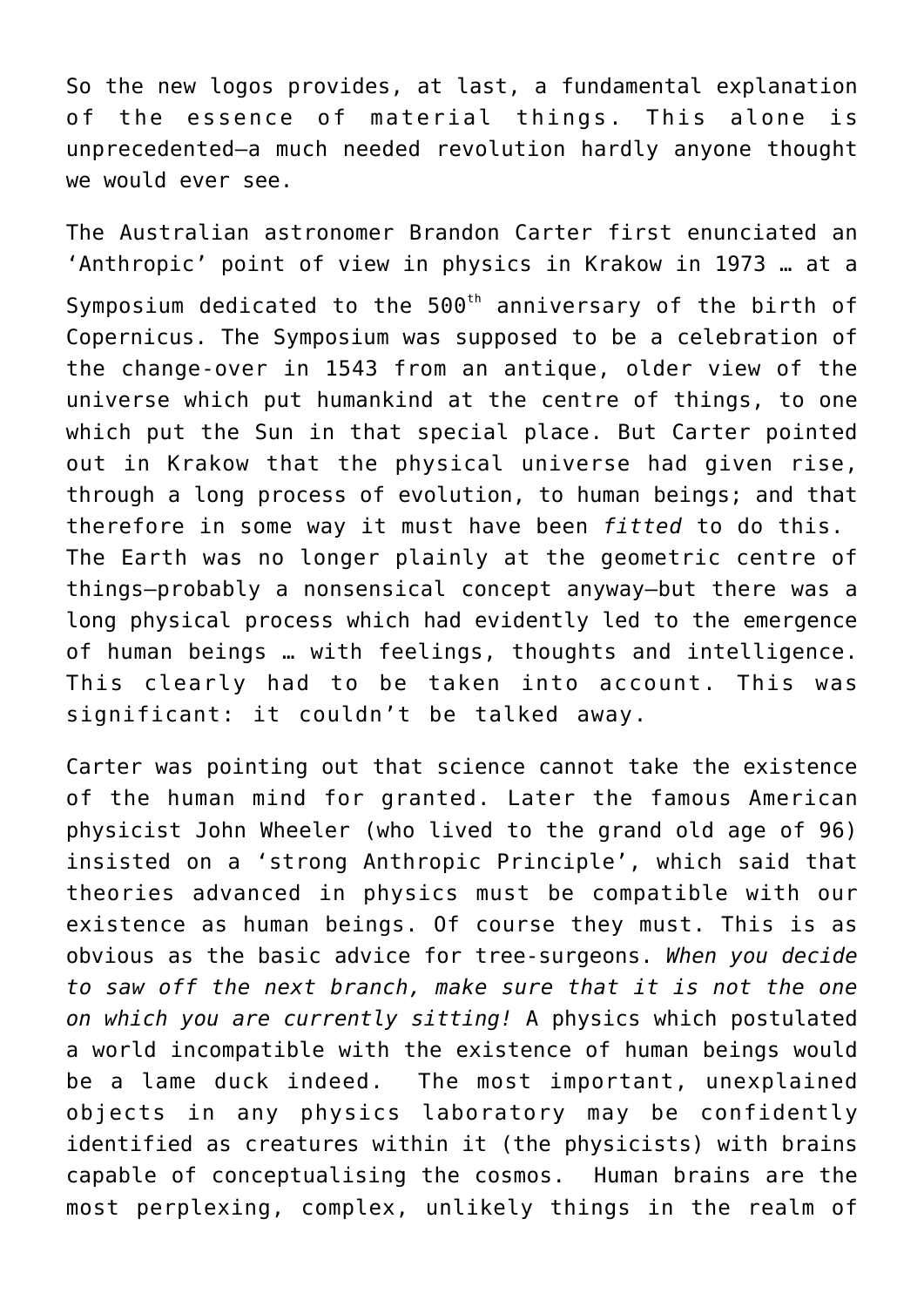physical reality, and to find a cogent explanation of how they work must be the greatest of all scientific challenges.

Much lip service has since been paid to Wheeler's strong Anthropic Principle, but there is, unfortunately, an immoveable obstacle blocking the way: the virtually unquestioned, reliance of 21st century physics on *mathematical modelling*. There is a stark paradox here. Every sensible person knows the Anthropic Principle "must be met," but the practice deeply embedded in physics is to use mathematics as the language of science—something which unmistakably rules-out any Anthropic effect: because no mathematical description of the human brain can ever capture the acute sense of *here-andnowness* we all feel, enjoy and proudly apply. The grain of any mathematical configuration is sharp and static—utterly different in every way from this living sense of *joie de vivre* and consciousness. Indeed the difference is so striking, it could be regarded as an alternative starting point, prompting the inquiry which has led finally to anti-mathematics.

Part of the paradox is the thought that "the way our minds work" may be colouring what we see when we look at the world scientifically. A person who is wearing rosy-tinted spectacles sees what looks like a rosy-tinted world. So the 'rosy-tinted fallacy' is uncritically to accept what we see … without inquiring how much of what we see might be the result of wearing unguessed mental spectacles.

We don't know how the human mind works … though it is pretty clear that the word 'mind' refers to the higher performance of the human brain (speaking, feeling and acting in the light of more generalised, more abstract, wisdoms). But we haven't a clue about the kind of lenses or filters the brain may be applying to our sensory perceptions. These are the unguessed, unknown, natural 'spectacles' through which we routinely interpret the world.

Recognising this invisible link, was the basis of Kant's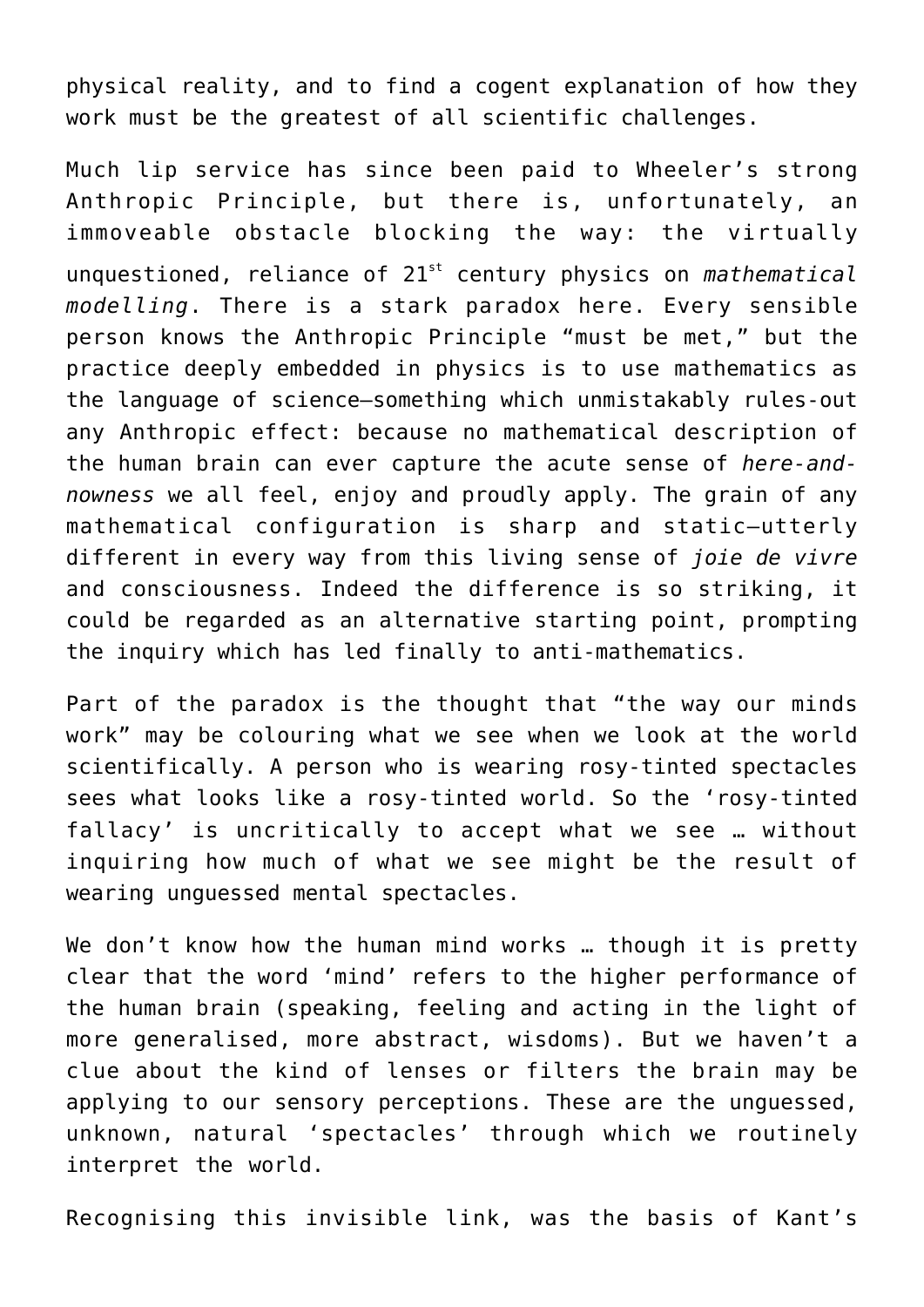brilliant insight that the necessity of the laws discovered by science must reside in the circumstance that they represent essential pre-conditions for our own existence (as rational, sentient beings). Kant realised that the laws of science are much more than an acceptance of uncanny "conjunctions of experience" as portrayed by David Hume. (Hume claimed that our only reason for believing them was mental laziness!) Kant was jolted out of his *dogmatic slumbers* by this tongue-in-cheek explanation, and he saw vividly that there could be a very, very, very cogent reason for the necessity of the laws: namely, that if they did not hold, we would not be here.

This is probably the most telling insight in the history of philosophy, and Kant was, we know, lionised in his day … now more than 200 years ago. But the standing of Kant's insight faded somewhat after it became clear that no actual mechanism had been suggested by which our existence rested on these laws. Kant himself closed the door onto such inquiries by declaring that the 'thing in itself' was unknowable. Two hundred years ago this may have been acceptable, but today we are all deeply committed to the imperatives of "following through" and "sustainability." We expect to be able to ask: *What next?* It is the professional commitment of welldisciplined cadres devoted to widely desired outcomes, which stabilises civilised opinion.

So, with all the advantages of hindsight, we can see that, to clinch Kant's argument, a research programme was needed—one which would offer the prospect of a disciplined progression, capable of building ever more telling explanations. If not, in the absence of such an agenda, it could all sound a bit like hot air. In addition, soon after Kant died in 1804, his legacy was damaged by the surprise discovery of non-Euclidean geometry. Kant had seen, correctly, that physical space was three-dimensional, but he had uncritically assumed that it "must be" Euclidean too. Now a triangle drawn on the surface of the Earth can have three right angles, one at the North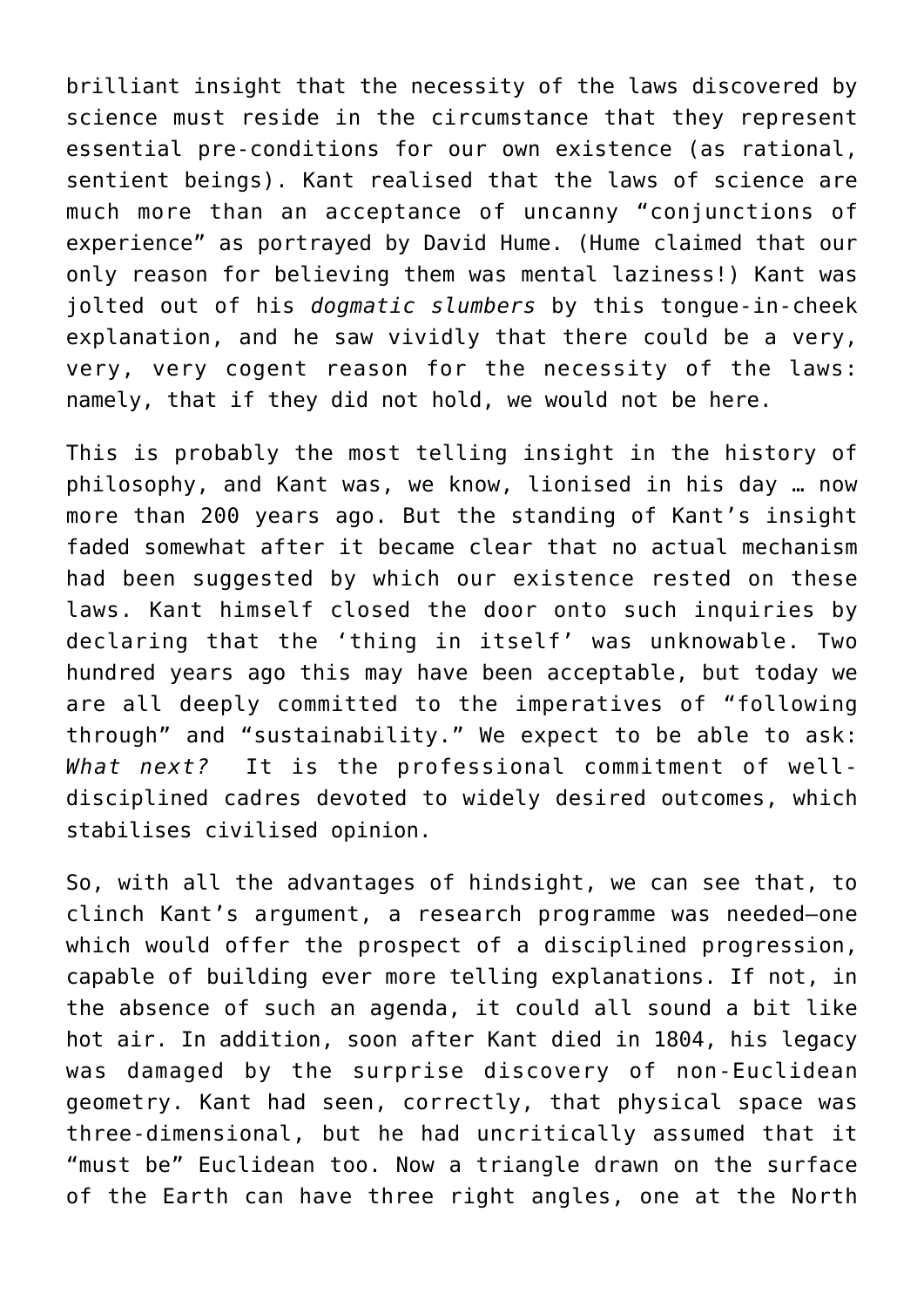Pole and two on the equator: total, 270 degrees. This indicates the possibility that physical space might look 'Euclidean' over short spans, but in the vast spaces of the universe it could be very different.

There was also a gulf in attitudes, at least in the UK and France. Kant had lived through the reign of Frederick the Great, and had acquired a fierce sense of duty to the Secular Status Quo: one which must have sounded out of place in the confusion of post-revolutionary France, and which was out of sync with the modes of the relatively relaxed, sensible UK middle class.

So, to return to the main theme, there is an essential selfreferential element in human knowledge. We can't take our minds (the nature of our mental perception) for granted: our own minds are, in the end, all part of what we are trying to grapple with, and understand, when we embark on science. So we need an outline analysis of "the world around us" which can take our own existence in its stride. The language has to be self-referential.

This conclusion was implicit in the previous essay when I pointed out that the scientific attempt to understand the physical universe—via progressive deconstruction into "bits" —implies that the final level of "bits" will be wholly lacking in structure and pattern. This tells us in no uncertain manner that all the structure and pattern we see in nature must, in the end, be imposed by a *mind*: because this is the only way in which the penultimate level of "bits" can acquire structure. Incidentally the only kind of mind which has ever been unmistakably experienced by any member of the human race is their own and that of others they know well.

Actually, self-reference needn't pose a problem. It is a truism that there is a lot of self-referentiality in ordinary conversation, and that it makes perfectly good sense: as when we say *I declare this meeting closed!* or when we tell someone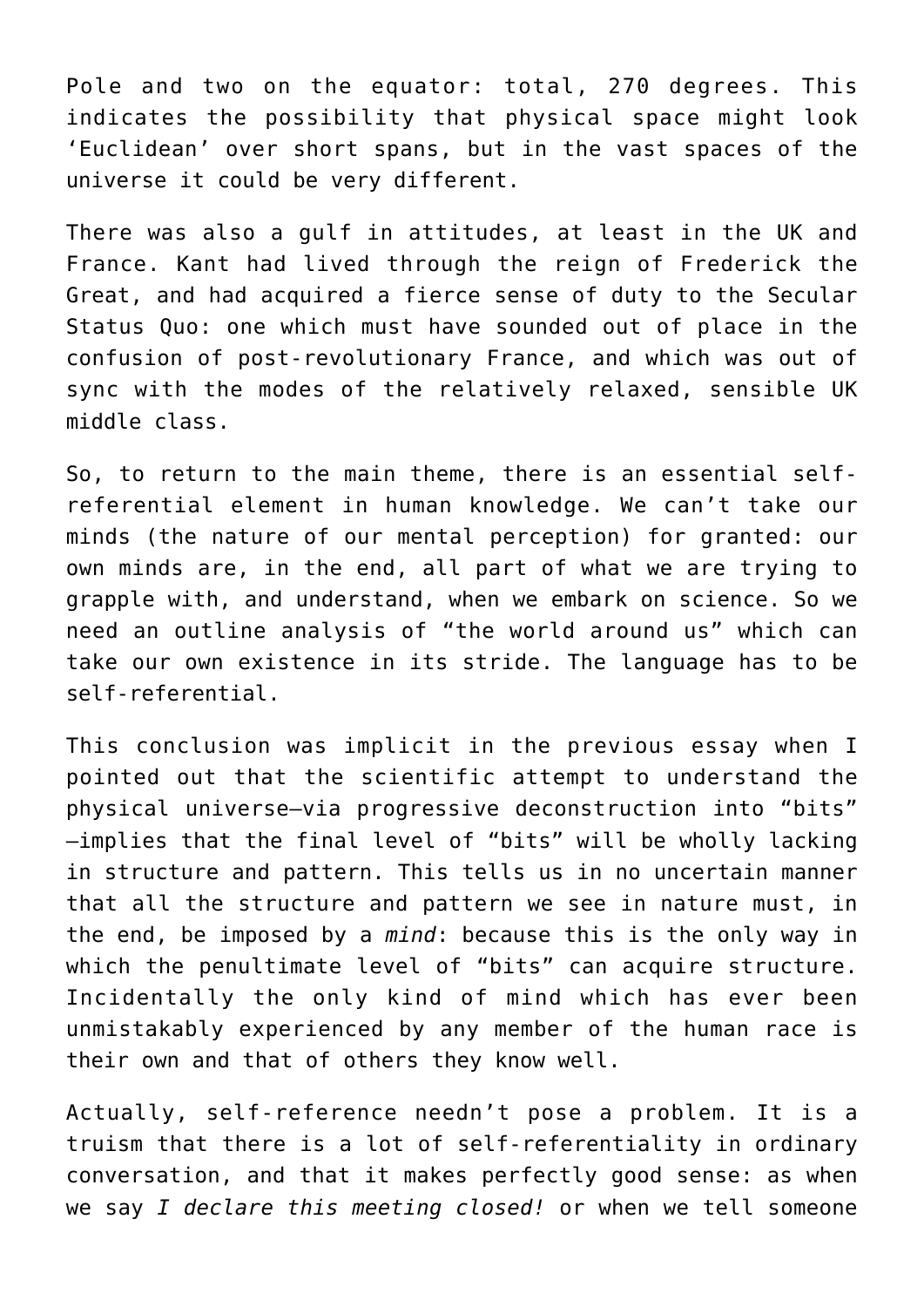over the phone that we are struggling to speak because *we have a mouthful of cake!* The gurus of mathematics managed to forget this home truth when they blackened self-reference in the 1920s … by declaring (via their ZF-theory) that a set could never be a member of itself. This was foolishly oversimplified, because 'the set of all the sets mentioned in this essay series' is quite obviously a set mentioned in this essay series. They should have been more perceptive: limiting the blackening to negative, closed, circular self-reference, i.e. dynamic contradiction—something which everyone can see is self-evidently nonsensical.

The gurus' broad-brush rejection of self-reference in mathematics is a clear sign that they are not bothered about taking stands which render their subject fundamentally unsuitable to describe the real world. It is another example of their habit of pinning their colours to obviously defiant principles. They seem to think their fiefdom, the "one-andonly, supreme, 100% logical language", allows them to say this (via a very special kind of 'mathematicians' licence'). Some of them may therefore be mortified when they eventually discover that there is now a second 100% logical abstract language out there: though they are more likely to resort, once again, to conscious defiance.

Actimatics, the new abstract language, offers, for the first time, the opportunity to create abstract models of a recognisably 'material' kind. Being based on long jumpingrandom sequences, gives material objects the capacious, unpredictable back-stories they need to count as 'real.' But more generally, it is a language suited to describing the cosmos, rather than a piecemeal, light, general-purpose modelling tool like mathematics.

In Actimatics, as in mathematics, *we* impose definitions onto a neutral substratum which, as it were, "pick out" (select) certain forms as being significant. Some of these then become well-known, and hence graduate to becoming common 'objects of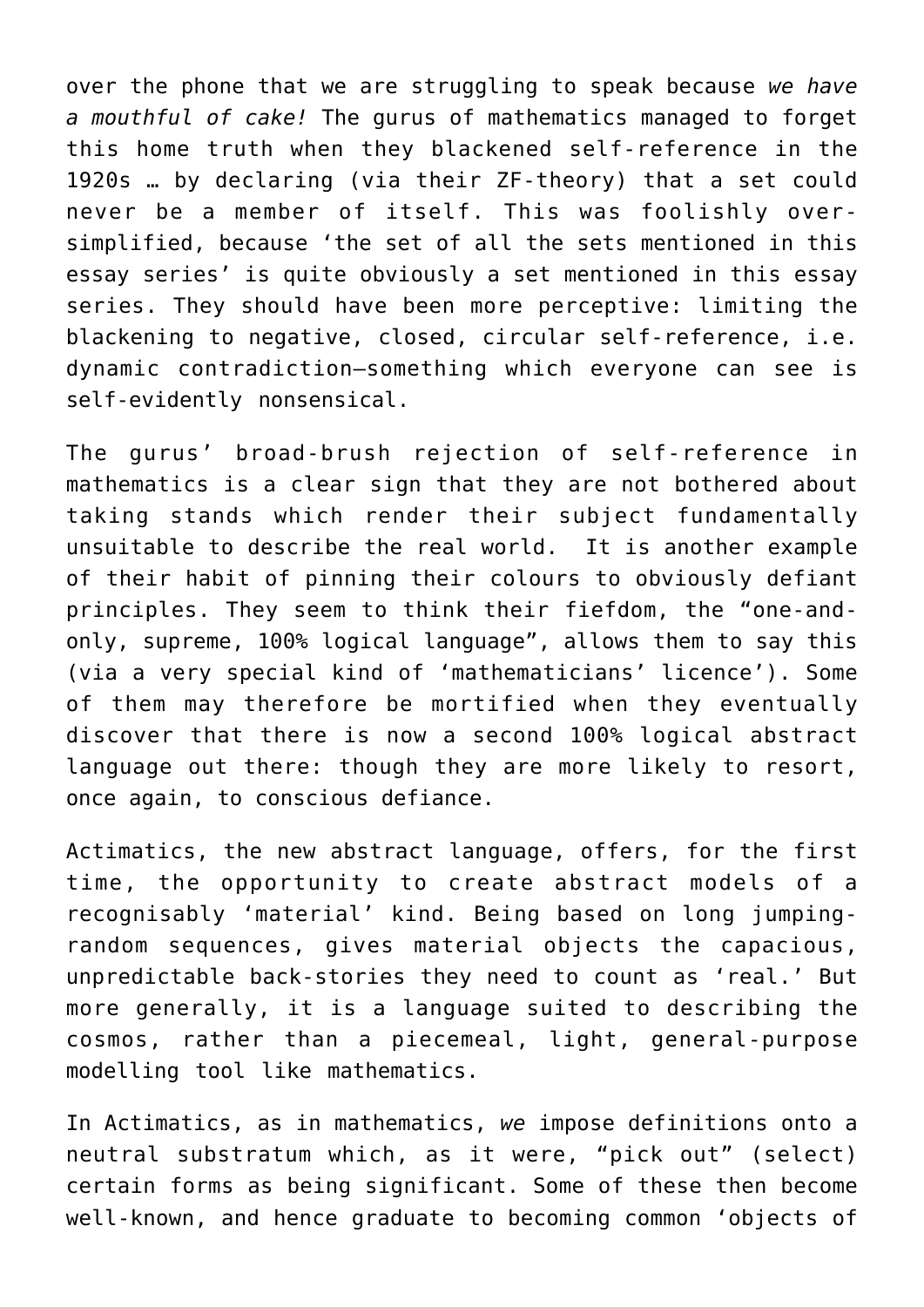attention'. An obvious example in maths is that of prime numbers. But the items we pick out in Actimatics can become the building blocks, some of which, it now appears, must, most likely, underly the fundamental particles of physics. The laws they imply are evidently being enforced, albeit unconsciously—maybe via our DNA—by us. So the full implications of this thought experiment are quite dramatic: namely, that it is our brains—the product of some amazing wave-like Actimatic processes we can't at present begin to understand—which are the implicit source of the entire fabric of the material cosmos.

This does not mean that the distant galaxies observed latterly by the Hubble telescope, and hopefully soon by the James Webb, aren't real. The vast distances of space are no more surprising than the enormous prime numbers routinely used in today's cryptography. The distant galaxies are just as real as ourselves, because like ourselves, they are evidently a byproduct of the still unanalysed transient Actimatic architecture which underlies our human consciousness … our freewill, creativity, curiosity, affection, veracity, etc.

Does this insight make a difference?

Yes! It is capable of pulling humankind up onto a platform of clear holistic self-knowledge … something only formerly glimpsed via foggy mysticisms and hazy religious insights. It marks a major 'coming-of-age' for the human race. It means, for example, that the terror surrounding the thought of losing one's personal existence, can quietly disappear. It means that we are each, in the end, nominally responsible for our own world, though most of us can only conceptualise 'our own world' by incorporating and accepting large swathes of the common wisdom. (This means that it is effectively the combined group-mind of the human race which underpins the actimaticlike reality of the cosmos.)

The main change, though, lies in the arrival of a secure